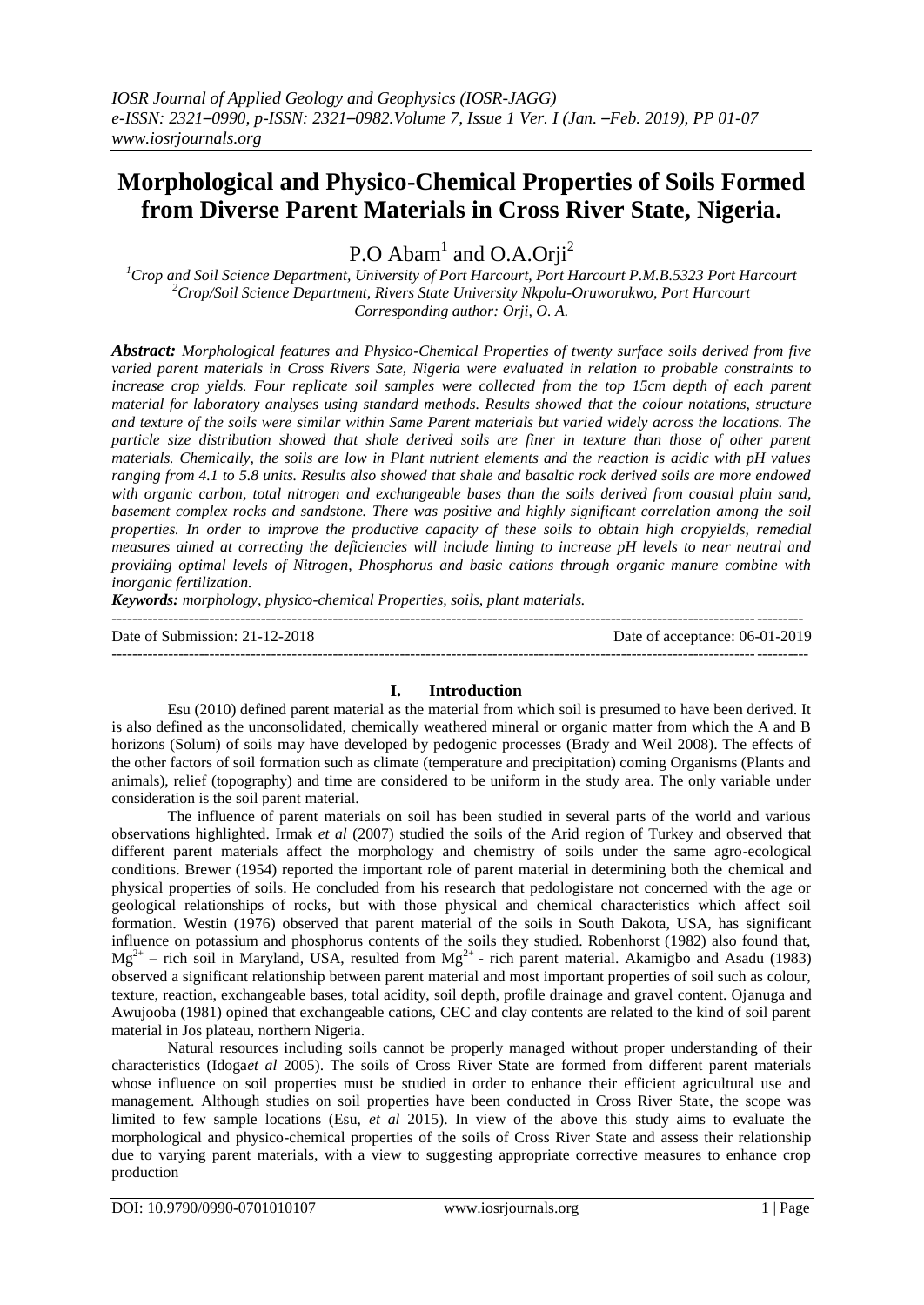### **Description of Study Area**

### **II. Materials and methods**

The study was conducted in soils representative of five (5) parent materials namely coastal plain sands (calabar), shale (Odukpani), basement complex rocks (Akamkpa), sandstone (Obubra) and basaltic rocks (Ikom) in central and southern agro-ecological zone of Cross River State. The area lies between (Latitude  $O5^{\circ}$   $32^1$  and  $O4^{\circ}27^{\circ}$  north and Longitude  $O7^{\circ}$  15<sup>1</sup> and  $O9^{\circ}$  28<sup>1</sup> south). The climate of the area is hot humid tropical and characterized by two seasons, the rainy which last from April to October and a dry period which lasts from November to March. Average rainfall amounts in this State Vary from 2000 mm to 3500 mm, while temperature and relative humidity vary from  $22^{\circ}\text{C}$  to  $33^{\circ}\text{C}$  and 81 to 96 respectively. Soil temperature regime of the area encourages cropping throughout the year provided there is sufficient water. Vegetation of the area is predominantly rainforest with extensive bush re-growth. Land use for agricultural production in the area is extensive and is the traditional low external input production systems. The major food crops grown in the state include cassava, yam, maize, cocoyam plantain and bananas, rice and assorted vegetables. The soil locations were chosen on the basis of the land use survey report of Cross River State (Bulktrade, 1989). None of the sampled locations had any known history of previous chemical fertilization.

### **Soil Sampling and Analysis**

Four replicate soil samples (Approximate, one Kg) collected from a 50 x 50 cm dimension area at 15 cm soil depth of each parent material were used for the study. In the laboratory, the soil samples were air-dried and ground using mortar and pestle and passed through 2- mm diameter sieve to remove materials greater than 2mm and preserved for routine soil analysis using standard methods. Particle size distribution was determined according to the procedure of Gee and Or (2002). Bulk density was determined using core sample method described by Grossman and Reinsch (2002). Soil pH was determined on a soil: **w**ater suspension in a ratio of 1:2.5 using the pH meter (thomas1996). Organic carbon was determined in two-gram soil sample (Passed through O.5 mm sieve) by as outlined by Nelson and Sommers, (1996) and converted to organic matter by multiplying by a factor of 1.724. Total nitrogen was determined on samples (also passed through O.5mm diameter sieves) by the regular macro Kjeldahl Method as described by Bremner and Malveney, (1996). Available P was extracted using Bray and Kurtz (1945) extractants (Bray P-1 and P-2), and P in the extracts was determined using the molybdenum blue colour method of Murphy and Riley (1962). The exchangeable bases were extracted by saturating the soils with neutral IM NH4OAc (Thomas, 1982) and the exchangeable bases  $Ca^+$ ,  $Mg^+$ ,  $Na^+$ , and  $K^+$  displaced by NH<sub>4</sub><sup>+</sup>, while potassium and sodium were determined by flame photometry, calcium and magnesium were determined by Atomic Absorption spectrophotometer (IITA, 1979). Exchange acidity  $(H^+ + Al^{+3})$  was extracted with IN KC1 and estimated in the extract by titration. Effective cation exchange capacity (ECEC) was determined by calculation while base saturation was obtained by expressing the sum of exchangeable Ca<sup>+</sup>, Mg<sup>+</sup>, Na<sup>+</sup>, and K<sup>+</sup> as percentage of effective cation exchange capacity. Percentage aluminum saturation was calculated using the formula (Anderson and Ingram, (1993).

# **III. Results and Discussion**

The morphological characteristics of soils in the study area are presented in Table 1. The soils are grouped on the basis of parent materials. The soils derived from coastal plain sands, Shales and Basement complex rocks (BCR) were characterized by dark brown 7.5 YR ¾ to reddish brown 2.5 YR 4/4 surface soils. The soils derived from sandstone parent materials had dark reddish brown (5 YR 3/3) to reddish brown (2.5 YR 4/4) moist surface soil colours. Soils of basaltic rocks (BAR) origin in the study area were characterized by dark reddish brown (5 YR 3/3) to yellowish red (5 YR 4/6) moist surface soil colours. Generally, the soils exhibited a weak crumb to coarse sub-angular blocky structure and granular. In terms of consistence, the soils were generally friable in dry conditions and weakly friable in moist conditions. There were no signs of mottling in the soils indicating fairly to well-draining conditions conforming with the assertions of Amalu, (2016). There were some visible evidence of freshly decomposing and decomposed leaves and roots in the soils. Values of particle size distribution as they relate to the various parent materials are presented in Table 2. Sand separate had the highest mean value of 699.0 g/kg in sandstone (SS) and lowest mean value of 590.3 g/kg in basement complex rocks (BCR); and generally in the order of sandstone  $>$  coastal plain sand  $>$  basaltic rocks  $>$  shale  $>$ basement complex rocks. The trend in silt content was however different with the highest mean value of 147.8 g/kg obtained for basement complex rocks and the least mean value of 88.0 g/kg for shale. The distribution pattern for clay fraction differed from the trend observed for sand and silt. Bulk density values varied widely in all the soils studied, ranging from mean value of  $1.41 \text{ gcm}^{-3}$  in sandstone to mean value of  $1.52 \text{ gcm}^{-3}$  in basaltic rocks. These bulk density values are within the range of 1.0 to 1.7g cm<sup>-3</sup> by wild (1993) as ideal for agronomic activities for most mineral soils and permit easy penetration of most adventitious roots (Amalu,2016), except for soils derived from shale soils in other parent materials had silt/ clay ratio less than unity, indicating moderate to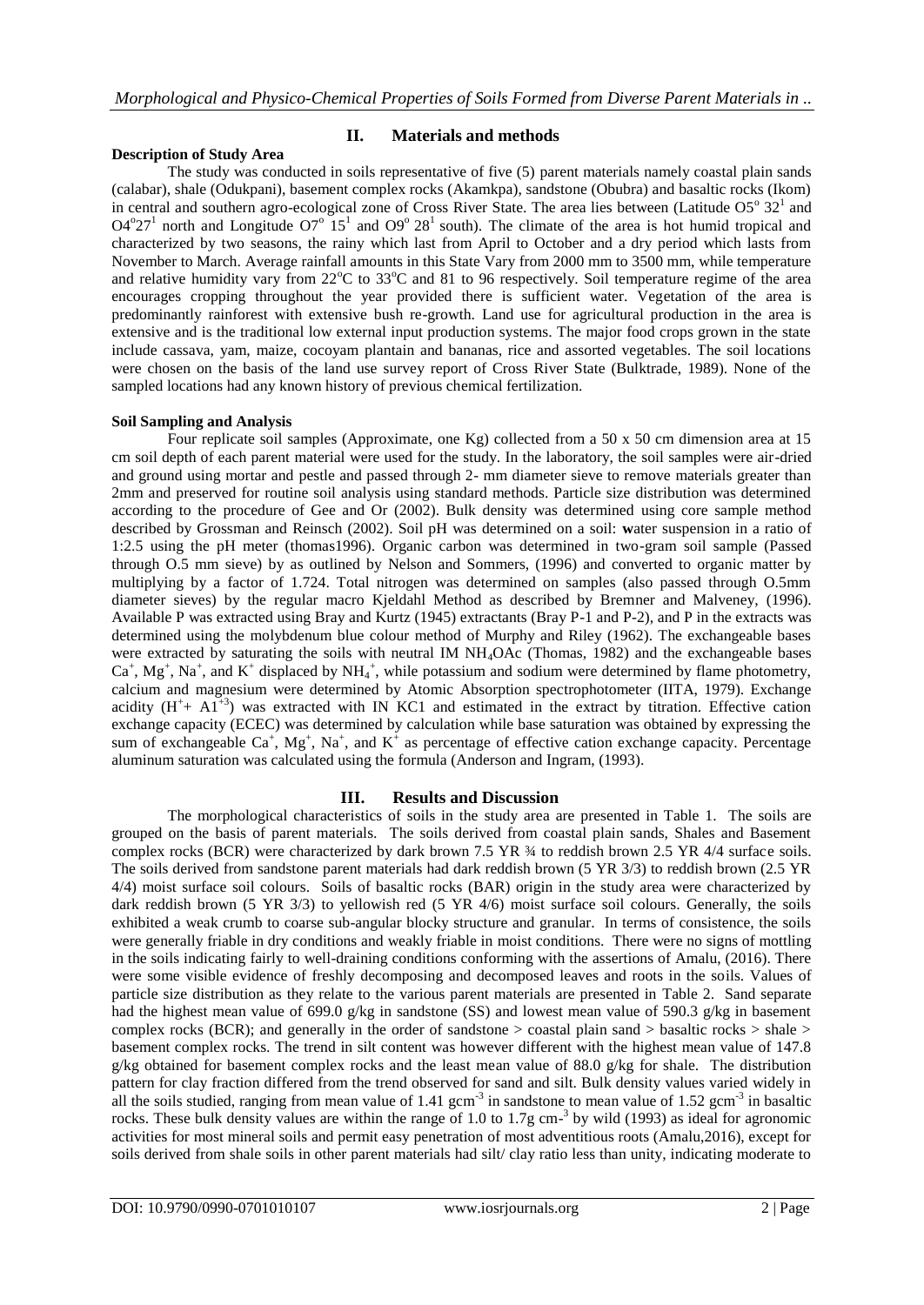highly weathered soils vulnerable to destruction and may be difficult for mechanized farming involving heavy earth moving implements.

Chemically the soils are low in plant nutrients and the reaction is acidic (Table 3). The soils had pH values ranging from 4.1 in coastal plain sand to 5.8 units in shale, indicating that the soils were generally strongly to moderately acid and likely to be high in exchangeable hydrogen and aluminum ions and deficient in some basic cations especially calcium and magnesium (Chude*et al* 2004). These conditions occur due to excessive leaching of exchangeable bases and their replacement with exchange acidity especially under the high rainfall conditions of the study areas. The range of values of organic carbon varied widely among the soils. For coastal plain sands and sandstone the ranges were similar being from 4.4 to 11.2 g/kg and 4.1 to 10.7 g/kg, respectively. Organic carbon content were generally high on the surface soils derived from Shale with mean value of 13.0 g/kg. These values are comparable to those of the basaltic rocks. The content of organic carbon in the studied soils were considered very poor when matched with the critical levels of organic carbon (very low when less than 0.4g/kg), medium when it is 4.0 -10.0g/kg and high when it is greater than 10g/kg as established for organic carbon in tropical soils (Udo et. al., 2009). In comparison with the critical limit of 20.0 g/kg organic matter established for acid upland soils of southern Nigeria (FPDD, 1990), The soils, classified generally in the ultisol order of soil taxonomy (Enwezor et al, 1990), are low in organic matter.

The mean content of total N was 1.7 g/kg and 1.6 g/kg respectively for Shale and Basalt. The values were lower in the coastal plain sands, Basement Complex Rocks and Sandstone, being 1.2, 1.3 and 1.1g/kg respectively. These soils can generally be considered as having low total N content. For New Zealand soils, Blackmore et al, (1972) considered 0.3% N as critical level. However, going by Enwezor*et al* (1990) criterion for soil fertility classification with respect to total N, the soils of Cross River State fall between low and medium class having mean total N generally less than 0.2% (2g/kg) on the surface soils. The C/N ratio were generally low ranging from mean values of 6.1 to 7.6 in coastal plain sands and shale respectively. The carbon to nitrogen ratios obtained from the entire soils varied from 3.7 to 11.2, indicating net mineralization or increase in mineral nitrogen level. The release of nutrients by soils is influenced by the carbon to nitrogen (C/N) ratio. When the carbon to nitrogen ratio is below 25, application of low rate of nitrogen will accelerate mineralization (Agbede, 2009). The carbon to nitrogen ratios are of importance for the survival of microbial life which in turn performs virtually all the mineral transformations in soils. Generally when the carbon to nitrogen ratio is greater than 25, net immobilization occurs, but at ratios less than 25 net mineralization is expected (Agbede, 2009); indicating that in the present soils net mineralization would occur to the advantage of most crops. From the results obtained, it would appear that the level of mineralization of organic nitrogen would be higher in the soils irrespective of the parent material from which they were formed, since C/N ratios greater than 25 could lead to immobilization or non-release of nitrates on decomposition of organic matter.

The relative abundance of the exchangeable basic cation content of the surface soils was similar in all the soil groups, the abundance being, in the decreasing order of calcium, magnesium, potassium and sodium except in soils of the sandstone (SS) and coastal plain sands (CPS) where sodium (Na) was slightly higher than potassium (K), indicating the very low levels of potassium (K) in these soils. Content of exchangeable calcium were very low. Calcium mean values which ranged from 2.1 and 2.8 cmol/kg in sandstone and shale respectively were far below the critical (5.0 cmol/kg) reported by Taylor and Pohlen (1970) for similar tropical soils of New Zealand. Regardless of the soil type or parent material, all the above values of calcium were adjudged only low to marginal, based on the established critical level of 5.0 cmol/kg (Landon, 1991), below which most crops would respond to calcium application in whatever form it is applied. The poor calcium endowment is rather very surprising, as periswamy*et al* (1983) had earlier reported high values of 4.2 to 5.2 cmol/kg calcium for soils of southeastern Nigeria. Exchangeable magnesium content in the selected soils varied widely from mean value of 1.3 cmol/kg in coastal plain sands to 2.5 cmol/kg in shale. In tropical soils, critical ranges of magnesium values have been established as low when values are less than 1.5, moderate when they are 1.5 to 3.0 and high when they are greater than 3.0 cmol/kg (Landon, 1991), elsewhere higher values have been reported as critical for similar group of soils (lombin and Fayemi, 1976 and Taylor and Pohlen, 1970), all indicating clearly that the studied soils were low to moderately endowed with exchangeable magnesium, and that responses to applied magnesium would sooner or later appear in the soils. The exchangeable potassium status of the present soils could be considered low when compared with lower and upper critical levels of 0.2 and 0.4cmol/kg established by Enwezor*et al* (1990). However the soils of Shale and Basaltic rocks had potassium mean values of 0.24 and 0.21cmol/kg respectively, which were either at the critical limit of 0.2cmol/kg soil exchangeable K recommended for soils of south-eastern Nigeria (FPDD, 1989) or below it. The exchangeable K values of some of the soils were considered to be high when compared with the values of 0.07cmol/kg and 0.12cmol/kg determined earlier by Unamba-Opara (1985) and Iren and Amalu (2012) for similar soils in Imo and Cross River States respectively. Exchangeable potassium values of most of the soils were also considered to be low, below the critical level of 0.16 to 0.25 cmol/kg as established by Adeoye and Agbola (1985) in soils of coastal Plain Sand, basement complex rocks and Sandstone. Mean sodium values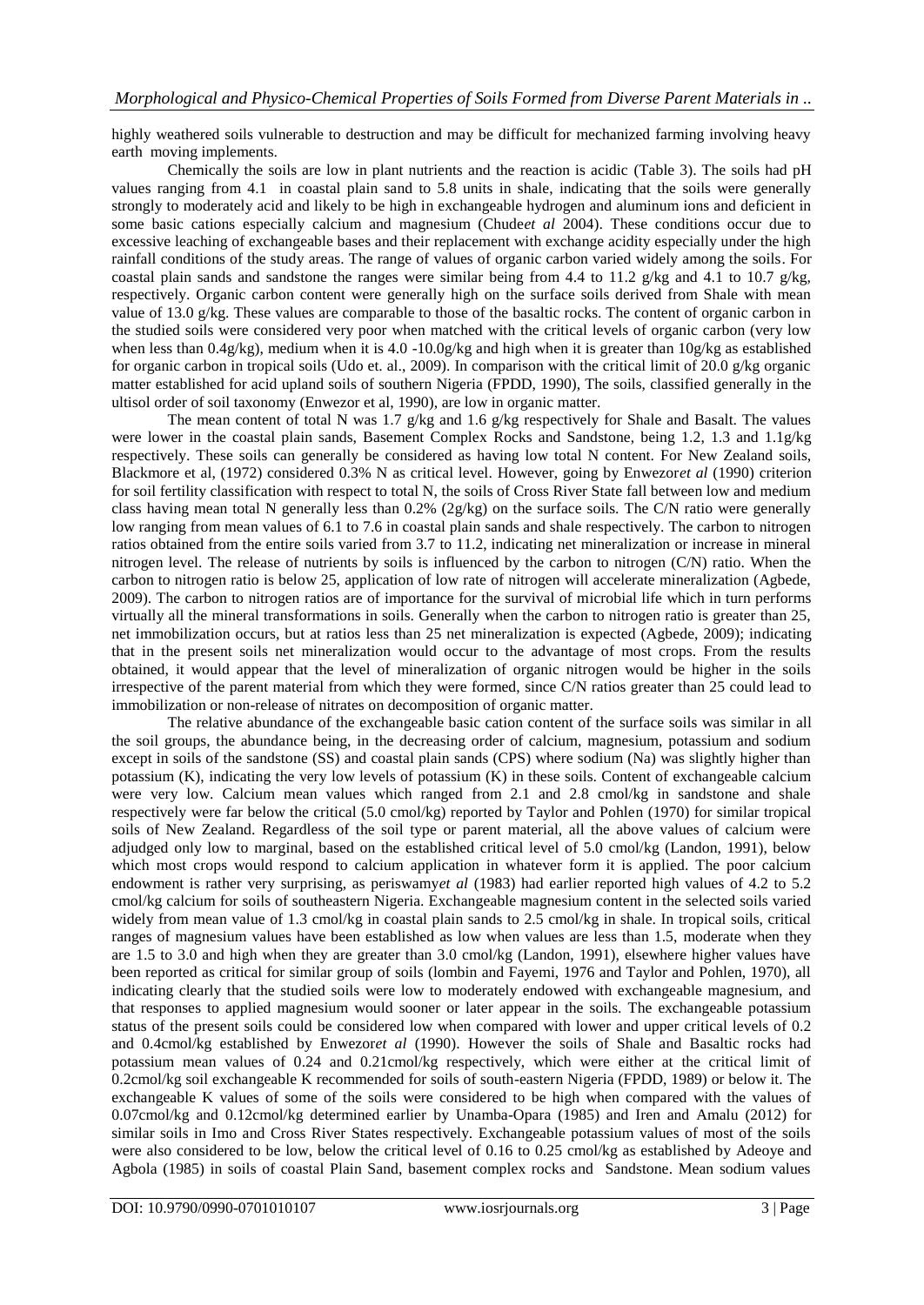were between 0.07 and 0.14 cmol/kg at Odukpani soils derived from shale and Obubra soils derived from sandstones and were higher than the critical level of 0.02 cmol/kg sodium in soils as reported by Amalu, (1998). The above values certainly would not constitute a problem for growth and development of most crops, particularly, as the exchangeable sodium percentage saturation of the exchange complex (mean values 0.7 to 1.4) hardly reached the generally accepted 15%, at which deleterious effects begin for most crops. According to Amalu 2016), most soils contain sufficient sodium for crop growth and responses to sodium fertilizers are confined to crops with definite sodium requirements such as sugar beet and Marigolds.

The combined concentrations of Hydrogen and Aluminum ions – exchangeable acidity levels were variable and moderate in the soil with mean percent Aluminum saturation of the exchange complex being generally less than 30% (11.8 to 22.8%). Percentage Aluminum saturation value greater than 30% may affect sensitive crops (Amalu, 2016), while over 60% could bring about aluminum toxicity (Amalu, 2016). Ambergor (2006) indicated that a concentration of aluminum ion greater than one (>1 cmol/kg) in the soil solution could lead to aluminium toxicity. Exchangeable acidity  $(H^+$  and  $Al^{+3})$  rained among the soils with mean values in the exchange complex range from 4.3 at Odukpani Shale to 7.7 cmol/kg at Calabar coastal plain sand, of the two, however, hydrogen ions rather than aluminum ions dominated the exchange acidity largely in agreement with reports of Amalu (1998) that  $H^+$  rather than  $Al^{3+}$  dominates in majority of soils with pH less than 5 units. Although hydrogen ions were rather higher than the aluminum ions in values, the ultimate influence of exchange acidity to the acidity of tropical soils had been attributed to presence of aluminum ions (Fageria*et al*, 1988). Aluminum saturation percentage were low to moderate (range 7.9 to 23.6%) in the soils, indicating unlikelihood of aluminum toxicity to most crops grown in these soils. For soils formed from coastal plain sand sandstone, the total exchangeable bases (TEB) were low in comparison with the level of exchangeable acidity, resulting in low base saturation of the soils. The low base saturation is an indication of the acidity problems that would be encountered in the soils. Although the base saturation ranged from 28.8 to 59.6%, it was low in most of the soils with values remaining below 44%. Only soils formed in shale and basaltic rocks had values above 51%. Effective cation exchange capacity (ECEC) was generally low for the soils except in those of basaltic rocks, sand stone and coastal plain sands where values averaged 10, 10.2 and 11.4 cmol/kg respectively. In tropical soils, critical ranges of ECEC values have been established as low when values are less than 10.0, medium when they are 10 –20 and high when they are greater than 20 cmol/kg (Landon, 1991). ECEC values were low, below 15 cmol/kg reported by Udo et al (2009) as the critical level of ECEC in tropical soils. The correlations in (table 4) shows the relationships among the soil properties. Sand was negatively and significantly correlated with silt (r  $=$  - 0.567\*\*), clay (r = - 0.899\*\*\*) and organic carbon (r = -0.611\*\*). This result indicates that there was a strong inverse relationship between sand and silt, clay and organic carbon, suggesting that an increase in sand leads to decrease in silt, clay and organic carbon and this is not in harmony with sustainable crop production since clay minerals play important role in soil fertility status of a given location. Clay correlated positively highly significantly with organic carbon  $(r = 0.771***)$  indicating that clay is not only a source but that there is a synergy between clay and organic carbon in relation to the fertility status of the soils. Exchangeable calcium was positively and significantly correlated with Bray P 1 ( $r = 0.626**$ ) and P 2 ( $r = 0.632**$ ). Organic carbon also correlated positively and significantly with Bray P 1 ( $r = 0.491$ <sup>\*</sup>).

#### **IV. Conclusion**

The results of the study showed that the general properties of the soils vary appreciably reflecting the nature of the parent materials, the morphological features of the soils differed in terms of colour, texture, structure and consistency due to varied parent materials. Also the physic-chemical properties of the soils varied remarkably. The Particle size distribution showed that shale-derived soils are finer in texture than those of other parent materials. Soils formed from shale and basaltic rocks are more endowed with exchangeable basic cations whereas those on coastal plain sands, basement complex rocks and sandstones parent materials appear low and deficient in nutrient content.

#### **Reference**

- [1]. Adeoye, G.O. and Agboola, A.A (1985). Critical levels for soil pH available P, K, Zn and Mn and maize ear-leaf content of P, Cu, and Mn in sedimentary soils of southwestern Nigeria. *Fertilizer Research*. 6 (I) 65 – 71.
- [2]. Anderson, J. M. and Ingram, J. S. L (1993). Tropical Soil Biology and Fertility; A Handbook of Method of Analysis International Wallingford, UK, 38 – 39.
- [3]. Amalu U.C. (1998) Evaluation of Properties of Selected Soils of Cross River Area and Their Management for Increased Cassava Yields. Global Journal of Pure and Applied Sciences Vol. 4, No.3. 243-249.

[7]. Amberger, A. (2006) Soil fertility and plant nutrition in the tropics IFA/IPL. Pp 96.

DOI: 10.9790/0990-0701010107 www.iosrjournals.org 4 | Page

<sup>[4].</sup> Akamigbo, F.O.R. and Asadu, C.L.A., 1983. Influence of parent materials on soils of southeastern Nigeria. East African Forestry Journal, 48:81-91.

<sup>[5].</sup> Amalu, U. C. (2016) Properties and Fertility status of Soils supporting Pineapple (Ananascomosus L. [Merr.] in select – Communities of Cross River State, South – East Nigeria. *Nigeria Journal of Crop Science*. Volume 3 Number 1: 78 – 91.s

<sup>[6].</sup> Agbede, O. O. 2009*. Understanding Soil and Plant Nutrition*. Salman Press and company Nig. Ltd. Keffi , Nasarawa State Nigeria. Pp 260.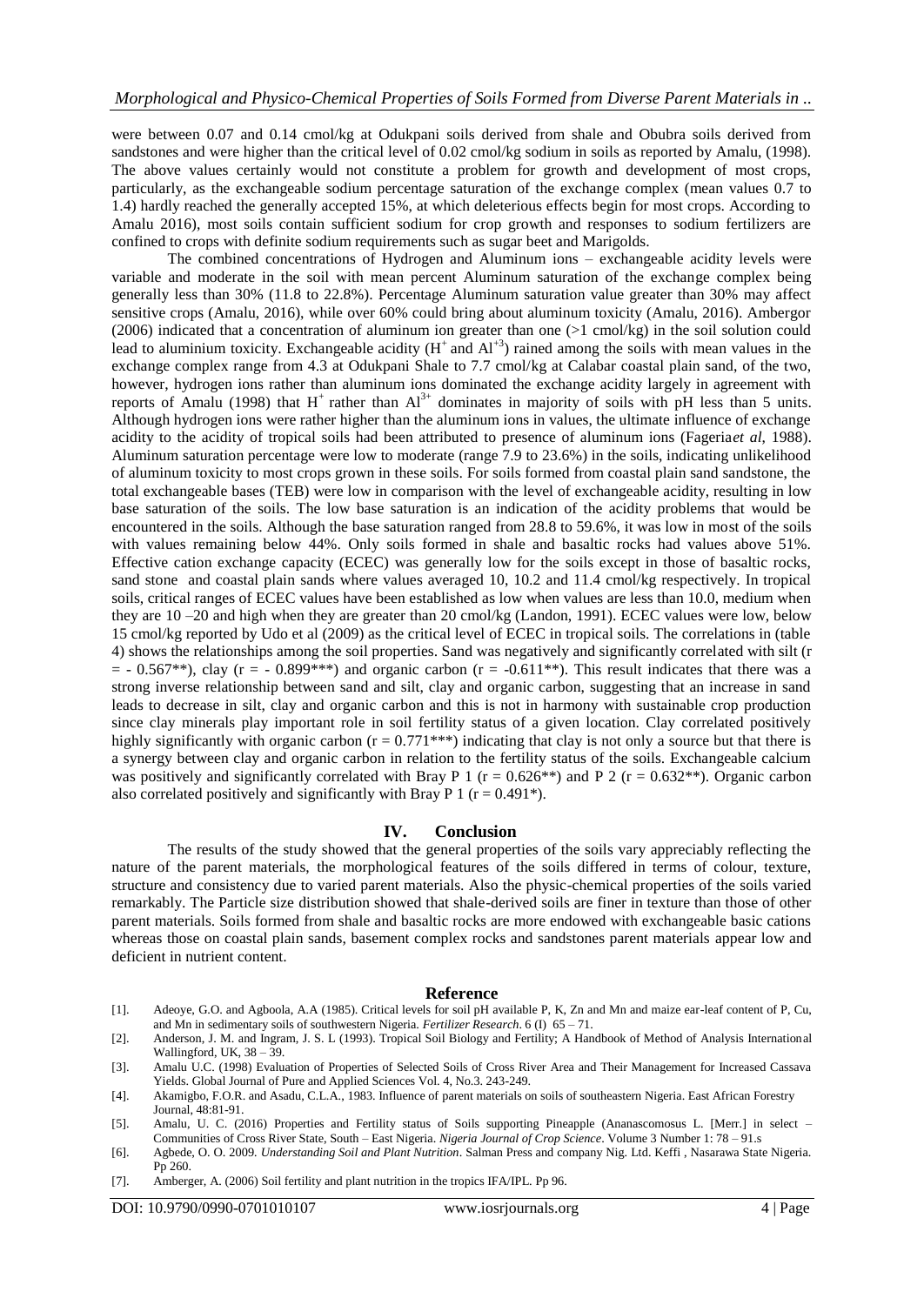- [8]. Brewer, R. (1954) Soil parent material: the role of parent material in controlling the distributionof the zones of great soil groups in South Eastern Australia. And a proposed scheme for its classification. The Austr. J. Sci. 134-138.
- [9]. Bremner, J.M. and C.S. Mulvaney(1982).Total Nitrogen. In: Methods of Soil Analysis. Part 2. 2<sup>nd</sup> Edition (Editors, A. L. Page, R. H. Miller and D. R. Keeney), PP. 595-624. ASA, SSSA Monograph No. 9, Madison, Wisonscin.
- [10]. Bulktrade, (1989). Main Report on the Soil and the Land Use Survey of Cross River State (SLUR-CR). Ministry of Agriculture and Natural Resources, Bulktrade and Investment Company.
- [11]. Chude, V.O., W.B. Malgwi, I.Y. Amapu and O. A. Ano (2004) Manual on Soil Fertility assessment Federal Fertilizer Department and National Special Programme for Food Security, Abuja, Nigeria. 48pp.
- [12]. Esu, I. E. (2010).Soil characterization, classification and survey. HEBN Publishers Plc. Nigeria. 232pp.
- [13]. Esu, I E; Uko, U and Aki, E. E (2015) Morphological, Physicochemical and Mineralogical properties of soils developed from basalt at Ikom, Cross River State, Nigeria. Nigerian Journal of Soil Science. Volume 25 : 168 – 180.
- *[14].* Enwezor, W.O; Ohiri, A. C., Opuwaribo, E E., and Udo, E. J. 1990.Literature review on soil fertility investigations in Nigeria. *Federal Ministry of Agriculture and Natural Resources, Lagos.*
- [15]. Fageria, N. K., C.V. Baligar and R. J. Wright (1988), Aluminium toxicity in crop plants. Journal of Nutrition Vol. 11(3); 303-319.
- [16]. Fertilizer Procurement and Distribution Department, FPDD (1990), Fertilizer and their application to crops in Nigeria. Federal Ministry of Agriculture, Lagos. 191pp.
- [17]. Gee, G. W. and Or, D.( 2002). Particle size analysis. In Dane, J. H. and Topp, G. C. (eds.). Methods of soil analysis. Part 4.Physical methods. Soil Science Society of America. Book Series No. 5, ASA and SSSA Madison, WI. Pp 255 – 293.
- [18]. Grossman, R.B. and Reinch, T.G. (2002). Bulk Density and Linear Extensibility in Methods of Soil Analysis Part 4 Physical Methods. Dane, J.H and G.C. Topp (Eds). Soil Science Society of America Book Series No 5 ASA and SSSA Madison, Wi, pp 201 – 228.
- [19]. Idoga, S and Azagaku, D. E., (2005). Characterization and classification of soils of Janta Area, Plateau State of Nigeria. Journal of Soil Science, 15:116-122.
- [20]. International Institute of Tropical Agriculture, IITA. (1979). Selected Methods For Soil And Plant Analysis. Manual series No. 1. IITA, Ibadan. Pp 70.
- [21]. Irmak, S, Surueu, A.K&Aydogdu, L.H. (2007).Effects of different parent material on the mineral characteristics of soils in the Arid Region of Turkey. Pakistan Journal of Biological Sciences 10 (4): 528-536.
- [22]. Iren, O.B. and U.C. Amalu (2012). Forms and Status of Potassium in some soils supporting soil palm (Elaeisammeensis, Jacq) Plantations in Cross River State, Nigeria. Comm. In Soil Science and Plant Analysis. Vol.43, 1949-1962.
- [23]. Landon. J.R. (1991) Editor; Booker Tropical Soil Manual: Handbook for Soil Survey and Agricultural Land Evaluation in the Tropics and Subtropics. Longman Scientific and Technical Publishers, Essex. 474pp.
- [24]. Ojanuga, A. G. and Awujoola, A. I. (1981).Characteristics and classification of the soils of the Jos Plateau, Nigeria. Nig. J. of Soil Sci. Vol. 2, 101-119.
- [25]. Periswamy, S.P., Aduaye, E.A. and Ashaye (1983).Soil fertility status of soils of southeastern Nigeria.*Nigerian Journal of Soil Science, Volume* 4: 92 – 100.
- [26]. Robenhorst, M. C; Foss, J. E. and Fanning, D. S. (1982).Gencsis of Maryland Soils formed from Serpentine. Soil Sci. Soc. Am. J. 46,607-616
- [27]. Taylor, H.N. and Pohlen, I.J. (1970).Soil Survey Methods. Department of Science and Industrial Research Lower Hutt New Zealand. Soil Bureax Bulletin No 25.pp 101
- [28]. Thomas, G. W. (1996). Soil pH and Soil Acidity. In: D. L. Sparks (Editor). *Methods of Soil Analysis Part 3 – Chemical Methods, SSSA Book Series* 5, Pp 475 – 490., Madison, Wisconsin, USA
- [29]. Westin, F. C. (1976). Soil geology and soil test results in South Dakota. Sci. Soc. Am. J. saucrkraut fermentation. J. Milk Food Technol.
- [30]. Unamba-Opara, I (1985).The Potassium status of the sandy soils of Northern Imo state Nigeria. Soil Science 139 (5): 437 445.
- [31]. Nelson, D. W. and Sommers, L. E. (1996).*Total Carbon, Organic Carbon And Organic Matter. In: D. L. Sparks (Editor)*. Methods of soil analysis part 3 – Chemical methods, American Society of Soil Science, Book series 5, Madison, Wisconsin, USA. Pp 961 – 1010.
- [32]. Wild, A (1993). Soils and the Environment: An Introduction. Cambridge University Press, Britain, 287 pp.

#### **Table 1: Morphological Properties Of Representative Soils Of Varying Parent Materials.**

| Sample number<br>(Replicates) |                                            | ຼ<br>Soil<br><b>Colour</b>            | Soil<br><b>Structure</b>                   | <b>Presence</b><br>of  | <b>Presence of</b><br>organic | Soil<br>Consistency    | <b>Soil Consistency</b><br>(Moist) |  |
|-------------------------------|--------------------------------------------|---------------------------------------|--------------------------------------------|------------------------|-------------------------------|------------------------|------------------------------------|--|
|                               |                                            | (Mussel)                              |                                            | <b>Mottles</b>         | Matter and<br><b>Roots</b>    | (Dry)                  |                                    |  |
|                               |                                            |                                       | <b>Coastal Plain Sands (CPS) - Calabar</b> |                        |                               |                        |                                    |  |
| 1                             |                                            | $(2.5YR 4/4)$ Reddish<br><b>Brown</b> | Granular                                   | None                   | Abundant                      | Friable                | Loose                              |  |
| 2                             |                                            | $(7.5YR 3/4)$ Dark<br><b>Brown</b>    | Granular                                   | None                   | Abundant                      | Friable                | Loose                              |  |
| 3                             | $(7.5YR 3/4)$ Dark<br><b>Brown</b>         |                                       | Subangular blocky                          | None                   | Low                           | Friable                | Firm                               |  |
| 4                             | $(7.5YR 3/4)$ Dark<br><b>Brown</b>         |                                       | Weak, Coarse,<br>granular                  | None                   | Medium                        | Friable                | Loose                              |  |
|                               |                                            |                                       |                                            | Shales (SH) – Odukpani |                               |                        |                                    |  |
| $\mathbf{1}$                  | $(2.5YR 4/4)$ Reddish<br><b>Brown</b>      |                                       | Gravelly granular                          | None                   | Abundant                      | Friable                | Loose                              |  |
| 2                             | $(7.5YR \frac{3}{2})$ Dark<br><b>Brown</b> |                                       | Weak crumbs                                |                        | Abundant                      | Friable, Non<br>sticky | Loose                              |  |
| 3                             |                                            | $(7.5YR 3/4)$ Dark<br><b>Brown</b>    | Weak crumbs                                | None                   | Abundant                      | Friable                |                                    |  |
| 4                             | $(7.5YR 3/4)$ Dark<br><b>Brown</b>         |                                       | Gravelly granular                          | None                   | Abundant                      | Friable                | Loose                              |  |
|                               |                                            |                                       | <b>Basement Complex (BCR) – Akamkpa</b>    |                        |                               |                        |                                    |  |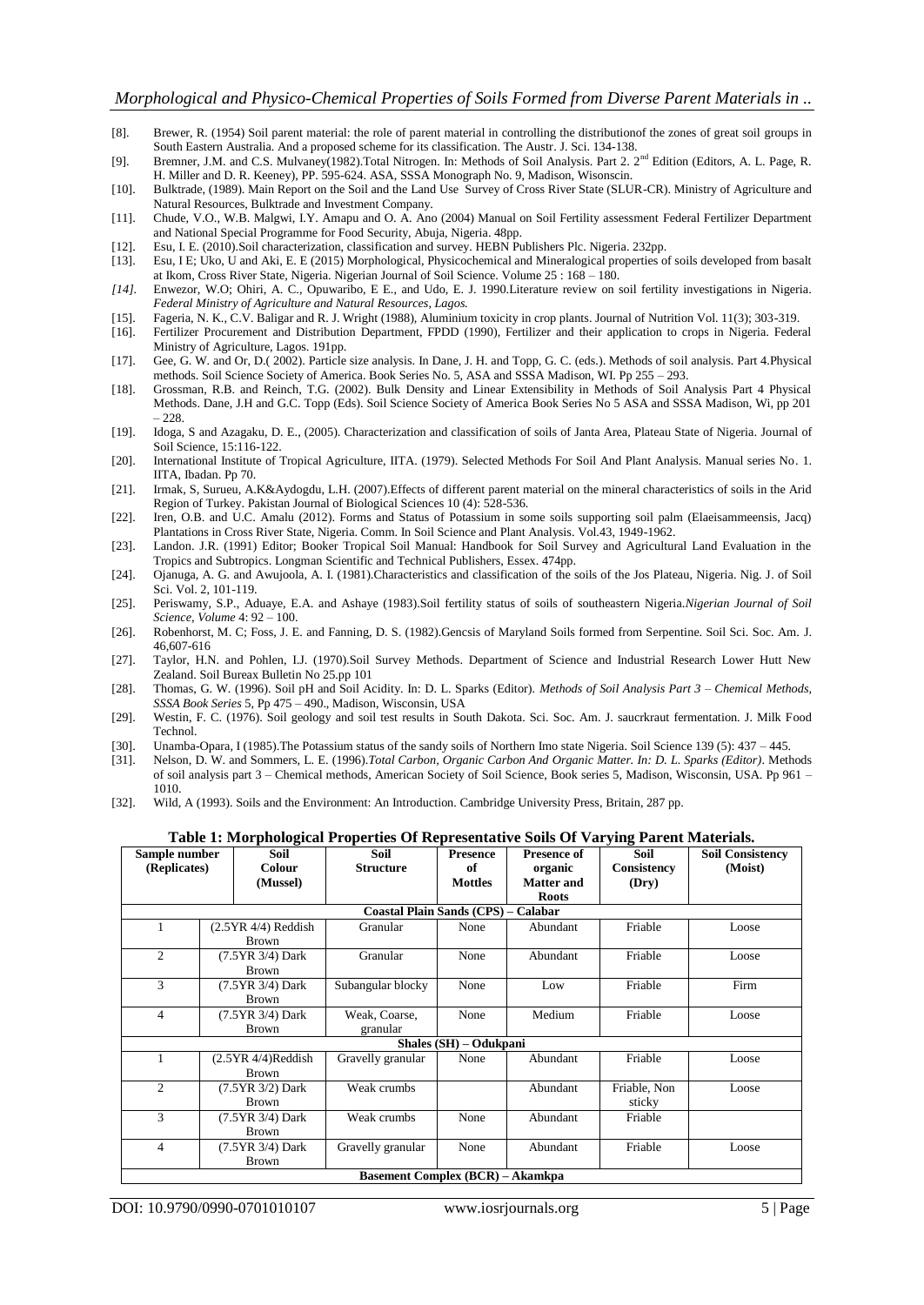| $\mathbf{1}$   | $(2.5YR 4/4)$ Reddish<br><b>Brown</b>      | Gravelly                     | None                       | Abundant | Friable                                | Loose |
|----------------|--------------------------------------------|------------------------------|----------------------------|----------|----------------------------------------|-------|
| 2              | (7.5YR 3/2) Dark<br><b>Brown</b>           | Sub angular<br>blocky        | None                       | Abundant | Friable                                | Loose |
| 3              | $(7.5YR \frac{3}{2})$ Dark<br><b>Brown</b> | Sub angular<br>blocky        | None                       | Abundant | Friable                                | Loose |
| $\overline{4}$ | (7.5YR 3/2) Dark<br><b>Brown</b>           | Coarse Sub<br>angular blocky | None                       | Medium   | Firm Sticky,<br>Slightly<br>Plastic    | Loose |
| $\mathbf{1}$   | (5YR 3/3)<br>Dark Reddish Brown            | Gravelly granular            | None                       | Abundant | Friable                                | Loose |
| $\overline{c}$ | (2.5YR 4/4)<br>Reddish Brown               | Weak, coarse,<br>granular    | None                       | Medium   | Friable, non<br>sticky, non<br>plastic |       |
| $\overline{3}$ | (5YR 3/3)<br>Dark Reddish Brown            | Weak, coarse,<br>granular    | None                       | Low      | Friable, non<br>sticky, non<br>plastic |       |
| $\overline{4}$ | $(2.5YR 4/4)$ Reddish<br><b>Brown</b>      | Gravelly, granular           | None                       | Abundant | Friable                                | Loose |
|                |                                            |                              | <b>Basalt (BAR) – Ikom</b> |          |                                        |       |
| $\mathbf{1}$   | (5YR 3/3)<br>Dark Reddish Brown            | Crumbly S                    | None                       | Abundant | Friable                                | Loose |
| $\overline{c}$ | (5YR 3/4) Dark<br>Reddish Brown            | Gravelly                     |                            | Abundant | Friable                                | Loose |
| 3              | (5YR 3/4)<br>Dark Reddish Brown            | Sub angular<br>blocky        | None                       | Medium   | Friable                                | Loose |
| $\overline{4}$ | (5YR 4/6)<br>Yellowish red                 | Sub angular<br>blocky        | None                       | Medium   | Friable                                | Loose |

## **Table 2: Physical Properties Of Representative Upland Soils Of Varying Parent Materials.**

| Sample number  | <b>Sand</b>  | Silt                                   | Clay                       | <b>Texture</b>  | <b>Bulk Density</b> | Silt/Clay |  |  |  |  |  |
|----------------|--------------|----------------------------------------|----------------------------|-----------------|---------------------|-----------|--|--|--|--|--|
| (Replicates)   | $(gkg^{-1})$ | $(gkg^{-1})$                           | $(gkg^{-1})$               |                 | $(gcm^{-3})$        | Ratio     |  |  |  |  |  |
|                |              |                                        |                            |                 |                     |           |  |  |  |  |  |
|                |              | Coastal Plain Sands (CPS) - Calabar    |                            |                 |                     |           |  |  |  |  |  |
| 1              | 463.0        | 117.0                                  | 420.0                      | Sandy Clay      | 1.41                | 0.3       |  |  |  |  |  |
| $\overline{c}$ | 813.0        | 67.0                                   | 120.0                      | Loamy Sand      | 1.50                | 0.6       |  |  |  |  |  |
| 3              | 728.0        | 124.0                                  | 148.0                      | Loamy Sand      | 1.51                | 0.8       |  |  |  |  |  |
| $\overline{4}$ | 754.0        | 138.0                                  | 108.0                      | Loamy Sand      | 1.43                | 1.2       |  |  |  |  |  |
| Mean           | 689.5        | 111.5                                  | 199.0                      |                 | 1.46                | 0.7       |  |  |  |  |  |
|                |              |                                        | Shales (SH) - Odukpani     |                 |                     |           |  |  |  |  |  |
| 5              | 606.0        | 147.0                                  | 247.0                      | Sandy Clay Loam | 1.64                | 0.5       |  |  |  |  |  |
| 6              | 763.0        | 34.0                                   | 203.0                      | Sandy Clay Loam | 1.49                | 0.2       |  |  |  |  |  |
| $\overline{7}$ | 683.0        | 34.0                                   | 283.0                      | Sandy Clay Loam | 1.37                | 0.1       |  |  |  |  |  |
| 8              | 423.0        | 137.0                                  | 440.0                      | Sandy Clay      | 1.38                | 3.0       |  |  |  |  |  |
| <b>Mean</b>    | 618.75       | 88                                     | 293.25                     |                 | 1.47                | 1.0       |  |  |  |  |  |
|                |              |                                        |                            |                 |                     |           |  |  |  |  |  |
|                |              | <b>BasementComplex (BCR) – Akamkpa</b> |                            |                 |                     |           |  |  |  |  |  |
| 9              | 586.0        | 34.0                                   | 380.0                      | Sandy Clay      | 1.42                | 0.1       |  |  |  |  |  |
| 10             | 716.0        | 87.0                                   | 197.0                      | Sandy Loam      | 1.59                | 0.4       |  |  |  |  |  |
| 11             | 553.0        | 223.0                                  | 224.0                      | Sandy ClayLoam  | 1.40                | 0.9       |  |  |  |  |  |
| 12             | 506.0        | 247.0                                  | 247.0                      | Sandy Clay Loam | 1.30                | 1.0       |  |  |  |  |  |
| Mean           | 590.25       | 147.75                                 | 262.0                      |                 | 1.43                | 0.6       |  |  |  |  |  |
|                |              |                                        | Sand Stones (SS) - Obubra  |                 |                     |           |  |  |  |  |  |
| 13             | 403.0        | 157.0                                  | 440.0                      | Sandy Clay      | 1.4                 | 0.4       |  |  |  |  |  |
| 14             | 806.0        | 44.0                                   | 150.0                      | Loamy Sand      | 1.53                | 0.3       |  |  |  |  |  |
| 15             | 753.0        | 97.0                                   | 150.0                      | Loamy Sand      | 1.36                | 0.6       |  |  |  |  |  |
| 16             | 834.0        | 98.0                                   | 68.0                       | Loamy Sand      | 1.35                | 1.4       |  |  |  |  |  |
| Mean           | 699.0        | 99.0                                   | 202.0                      |                 | 1.41                | 0.7       |  |  |  |  |  |
|                |              |                                        | <b>Basalt (BAR) – Ikom</b> |                 |                     |           |  |  |  |  |  |
| 17             | 566.0        | 134.0                                  | 300.0                      | Sandy Clay Loam | 1.59                | 0.4       |  |  |  |  |  |
| 18             | 693.0        | 97.0                                   | 210.0                      | Sand Clay Loam  | 1.63                | 0.5       |  |  |  |  |  |
| 19             | 733.0        | 57.0                                   | 210.0                      | Sand Clay Loam  | 1.45                | 0.3       |  |  |  |  |  |
| 20             | 676.0        | 104.0                                  | 220.0                      | Sand Clay Loam  | 1.39                | 0.5       |  |  |  |  |  |
| <b>Mean</b>    | 667.0        | 98.0                                   | 235.0                      |                 | 1.52                | 0.4       |  |  |  |  |  |